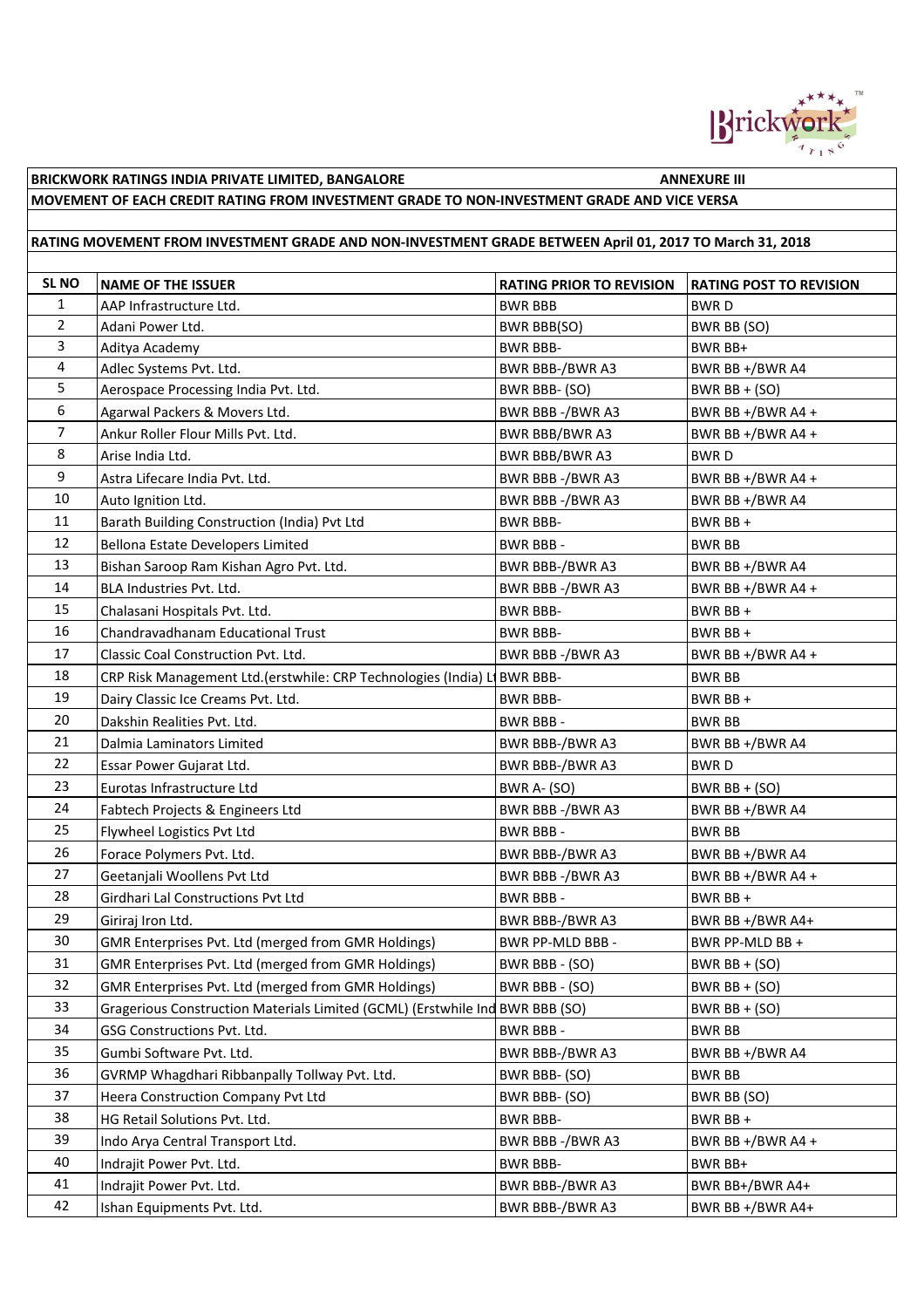| 43 | Jagson Colorchem Ltd.                                                        | BWR BBB-/BWR A3       | BWR BB +/BWR A4      |
|----|------------------------------------------------------------------------------|-----------------------|----------------------|
| 44 | Jessica Jewels & Fashion Pvt. Ltd.                                           | <b>BWR BBB-</b>       | BWR BB +             |
| 45 | <b>JNS Instruments Limited</b>                                               | BWR BBB-/BWR A3       | BWR BB +/BWR A4      |
| 46 | Kalisma Steel Pvt Ltd                                                        | BWR BBB-/BWR A3       | BWR BB +/BWR A4      |
| 47 | <b>KGS Developers Ltd</b>                                                    | <b>BWR BBB-</b>       | <b>BWR BB</b>        |
| 48 | KK Milk Fresh India Limited                                                  | <b>BWR BBB-</b>       | BWR BB-              |
| 49 | Klene Paks Limited                                                           | BWR BBB-/BWR A3       | BWR BB +/BWR A4      |
| 50 | Knitcraft Apparels International Pvt. Ltd.                                   | BWR A3                | <b>BWR A4</b>        |
| 51 | Krushi Infras India Pvt Ltd.                                                 | BWR BBB-/BWR A3       | BWR BB-/BWR A4       |
| 52 | Livewel Air Team Pvt. Ltd.                                                   | BWR BBB-/BWR A3       | <b>BWR BB/BWR A4</b> |
| 53 | Livewel Aviation Services Pvt. Ltd.                                          | BWR BBB-/BWR A3       | BWR BB/BWR A4        |
| 54 | Lucky Exports                                                                | BWR A3                | BWR A4 +             |
| 55 | Madhucon Granites Ltd.                                                       | BWR BBB-/BWR A3       | BWR BB +/BWR A4      |
| 56 | Maithan Steel & Power Ltd.                                                   | BWR BBB-/BWR A3       | BWR BB $+/BWR$ A4 +  |
| 57 | Marudhar Industries Limited                                                  | BWR BBB/BWR A3        | BWR BB +/BWR A4      |
| 58 | Max Gold                                                                     | <b>BWR BBB-</b>       | BWR BB+              |
| 59 | MCL Global Steel Pvt. Ltd.                                                   | BWR BBB-/BWR A3       | <b>BWRD</b>          |
| 60 | Newgen Specialty Plastics Ltd.                                               | BWR BBB +/BWR A3+     | BWR BB +/BWR A4      |
| 61 | Nithya Packaging Pvt Ltd                                                     | BWR BBB-/BWR A3       | <b>BWR BB/BWR A4</b> |
| 62 | Nutan Ispat & Power Pvt. Ltd.                                                | BWR BBB-/BWR A3       | BWR BB +/BWR A4      |
| 63 | Nutraplus India Limited                                                      | BWR BBB-/BWR A3       | <b>BWR BB/BWR A4</b> |
| 64 | Oceanus Dwellings Pvt. Ltd.                                                  | <b>BWR BBB-</b>       | <b>BWRB</b>          |
| 65 | Olive Lifesciences Pvt Ltd                                                   | BWR BBB/BWR A3 +      | BWR BB/BWR A4        |
| 66 | Omkar Speciality Chemicals Ltd.                                              | BWR BBB/BWR A3        | <b>BWRD</b>          |
| 67 | Patel Realty (India) Ltd.                                                    | BWR BBB-              | BWR BB               |
| 68 | Prabhat Telecoms (India) Ltd.                                                | BWR BBB-/BWR A3       | BWR BB+/BWR A4       |
| 69 | Prime Gold International Limited                                             | BWR BBB-/BWR A3       | <b>BWRD</b>          |
| 70 | Punjab Basmati Rice Ltd                                                      | BWR BBB-/ BWR A3      | BWR BB/BWR A4        |
| 71 | PVN Fabrics Pvt. Ltd.                                                        | BWR BBB-/BWR A3       | BWR BB-/BWR A4       |
| 72 | <b>PVP Ventures Limited</b>                                                  | <b>BWR BBB-</b>       | <b>BWR BB</b>        |
| 73 | Rajhans Enterprises                                                          | BWR BBB -/BWR A3      | BWR BB +/BWR A4      |
| 74 | Rajputana Stainless Ltd.                                                     | BWR BBB-/BWR A3       | BWR BB +/BWR A4 +    |
| 75 | RattanIndia Power Ltd.                                                       | <b>BWR BBB/BWR A3</b> | BWR BB $+/BWR$ A4+   |
| 76 | Rave Scans Pvt. Ltd.                                                         | BWR BBB/BWR A3        | BWR BB +/BWR A4      |
| 77 | Richa Industries Ltd.                                                        | BWR BBB-/BWR A3       | BWR BB/BWR A4        |
| 78 | Rohit Iron and Steel India Pvt. Ltd.                                         | BWR BBB-/BWR A3       | BWR BB+/BWR A4+      |
| 79 | SA Rawther Spices Pvt. Ltd.                                                  | BWR BBB-/BWR A3       | <b>BWR BB/BWR A4</b> |
| 80 | Samprash Foods Ltd                                                           | BWR BBB-/BWR A3       | BWR BB-/BWR A4       |
| 81 | Sarvhit Trust                                                                | BWR BBB-              | <b>BWR BB</b>        |
| 82 | Sathavahana Ispat Limited                                                    | BWR BBB-/BWR A3       | BWR D                |
| 83 | Satra Buildcon Pvt. Ltd.                                                     | BWR BBB- (SO)         | BWR BB (SO)          |
| 84 | Satra Properties India Limited                                               | BWR BBB- (SO)         | BWR BB (SO)          |
| 85 | SEW Engineering (India) Pvt Ltd.                                             | BWR BBB-/ BWR A3      | BWR BB +/BWR A4 +    |
| 86 | SG Polyplast Pvt. Ltd                                                        | BWR BBB-/BWR A3       | BWR BB +/BWR A4 +    |
| 87 | SGGD Projects Development Pvt. Ltd. (Formerly - Mehta and Meh BWR A(SO)      |                       | BWR BB (SO)          |
| 88 | SGGD Projects Development Pvt. Ltd. (Formerly - Mehta and Meh BWR PP-MLD A   |                       | BWR PP-MLD BB -      |
| 89 | SGGD Projects Development Pvt. Ltd. (Formerly - Mehta and Meh BWR PP-MLD BBB |                       | BWR PP-MLD D         |
| 90 | Shah Brothers Ispat Pvt. Ltd.                                                | BWR BBB -/BWR A3      | BWR BB/BWR A4        |
| 91 | Shilpi Cable Technologies Limited                                            | BWR BBB/BWR A3        | BWR BB/BWR A4        |
| 92 | Shinago Infrastructure & Resources Ltd.                                      | BWR BBB-/BWR A3       | BWR BB/BWR A4        |
| 93 | Shri Bhagwati Flour Mills Pvt. Ltd.                                          | BWR BBB-/BWR A3       | BWR BB +/BWR A4      |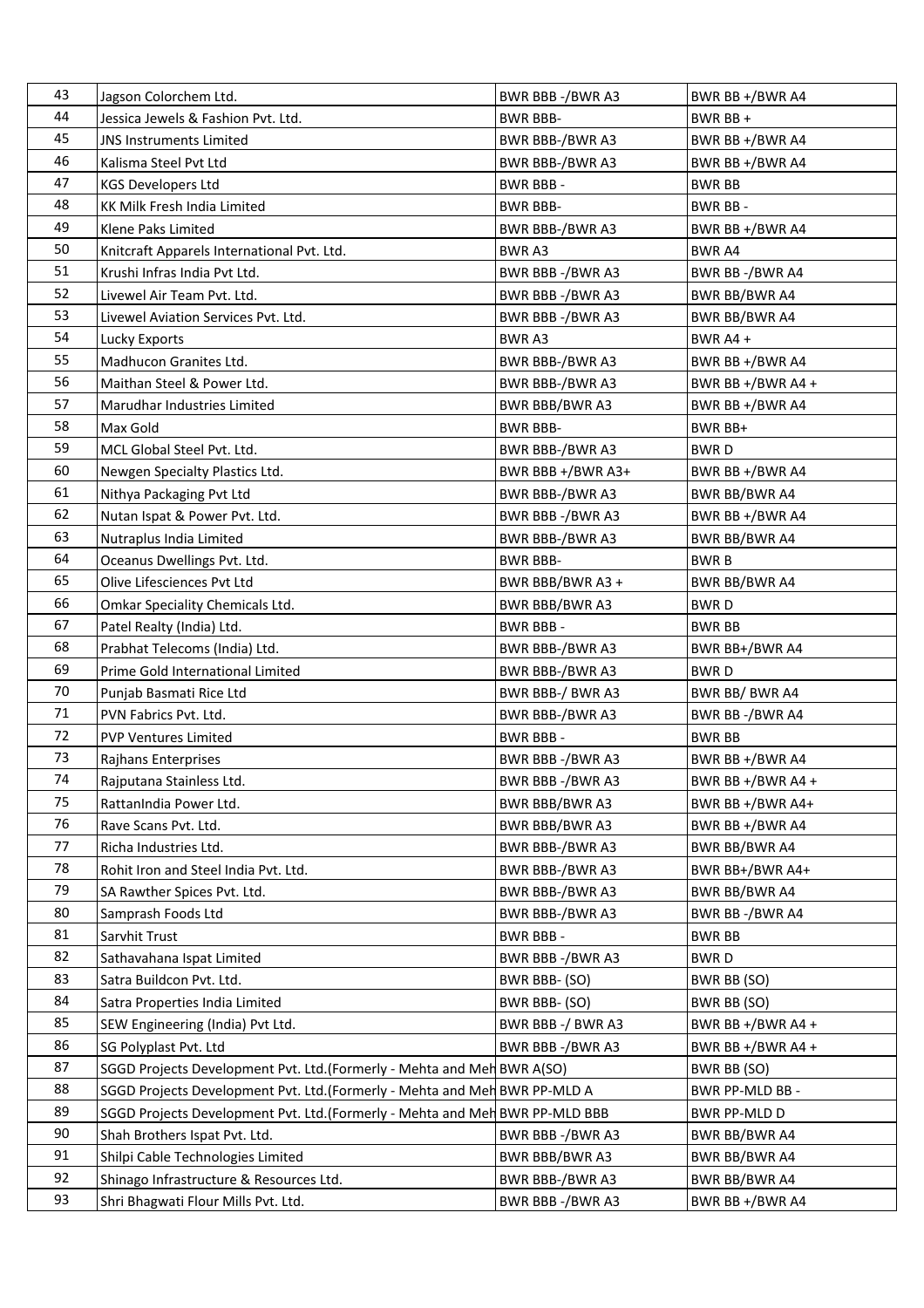| 94  | Simplex Agri-Infra Services Pvt. Ltd.          | BWR BBB-(SO)/BWR A3    | <b>BWRD</b>       |
|-----|------------------------------------------------|------------------------|-------------------|
| 95  | SLN Coffee Pvt. Ltd.                           | BWR BBB-/BWR A3        | BWR BB/BWR A4     |
| 96  | Spac Starch Products (India) Ltd               | BWR BBB-/BWR A3        | BWR BB +/BWR A4 + |
| 97  | Sri Lakshmi Srinivasa Jute Mills Ltd. (SLSJML) | <b>BWR BBB-</b>        | BWR BB-           |
| 98  | SRS Finance Ltd.                               | <b>BWR BBB</b>         | <b>BWRD</b>       |
| 99  | SRS Real Infrastructure Ltd.                   | BWR BBB/BWR A3+        | <b>BWRD</b>       |
| 100 | SRS Real Infrastructure Ltd.                   | <b>BWR FBBB</b>        | <b>BWR FD</b>     |
| 101 | Sumanglam Footwear Pvt. Ltd.                   | BWR A3                 | <b>BWR A4</b>     |
| 102 | Sunrise Glass Industries Pyt. Ltd.             | BWR BBB-/BWR A3        | BWR BB +/BWR A4 + |
| 103 | Supreme (India) Impex Ltd.                     | BWR BBB-/BWR A3        | BWR BB+/BWR A4+   |
| 104 | Tara Chand Rice Mills Pvt. Ltd                 | BWR BBB-/BWR A3        | BWR BB/BWR A4     |
| 105 | Vamshi Rubber Ltd                              | BWR BBB-/BWR A3        | BWR BB +/BWR A4+  |
| 106 | Vandana Rolling Mills Ltd.                     | <b>BWR BBB-/BWR A3</b> | BWR BB+/BWR A4+   |
| 107 | Varaha Infra Limited                           | <b>BWR BBB-/BWR A3</b> | BWR BB/BWR A4     |
| 108 | Vayam Technologies Ltd.                        | BWR BBB-/BWR A3        | BWR BB+/BWR A4+   |
| 109 | Vidya Prasarak Mandal                          | <b>BWR BBB-</b>        | BWR BB +          |
| 110 | Visa Drugs and Phramaceuticals Pvt. Ltd.       | BWR BBB +/BWR A3       | BWR BB +/BWR A4   |
| 111 | Vishal Infraglobal Pvt. Ltd.                   | BWR BBB-/ BWR A3       | BWR BB-/BWR A4    |
| 112 | Windals Auto Pyt. Ltd.                         | BWR BBB-/BWR A3        | BWR BB/BWR A4     |

| FROM SPECULATIVE GRADE TO INVESTMENT GRADE BETWEEN April 01, 2017 TO March 31, 2018 |                                           |                                 |                                |
|-------------------------------------------------------------------------------------|-------------------------------------------|---------------------------------|--------------------------------|
| <b>SL NO</b>                                                                        | <b>NAME OF THE ISSUER</b>                 | <b>RATING PRIOR TO REVISION</b> | <b>RATING POST TO REVISION</b> |
| 1                                                                                   | AB Chemicals India Pvt. Ltd.              | BWR BB +/BWR A4 +               | BWR BBB-/BWR A3                |
| $\overline{2}$                                                                      | Abellon CleanEnergy Ltd.                  | <b>BWR BB</b>                   | <b>BWR BBB-</b>                |
| 3                                                                                   | Aerospace Materials Pvt. Ltd.             | BWR BB +/BWR A4 +               | BWR BBB-/BWR A3                |
| 4                                                                                   | Amba Shakti Udyog Ltd. (New Delhi)        | BWR B $+/BWR$ A4                | BWR BBB-/BWR A3                |
| 5                                                                                   | Anil Neerukonda Educational Society       | BWR BB $+/BWR$ A4 $+$           | BWR BBB-/BWR A3                |
| 6                                                                                   | Ashiana Ispat Limited                     | BWR BB+/BWR A4+                 | BWR BBB-/BWR A3                |
| 7                                                                                   | Bioneeds India Pvt. Ltd.                  | BWR BB+                         | <b>BWR BBB-</b>                |
| 8                                                                                   | BS Sponge Pvt Ltd                         | BWR BB+/BWR A4+                 | BWR BBB-/BWR A3                |
| 9                                                                                   | Buildmet Fibres Pvt. Ltd.                 | BWR BB+/BWR A4+                 | BWR BBB-/BWR A3                |
| 10                                                                                  | Creative Peripherals and Distribution Ltd | BWR BB+/BWR A4+                 | BWR BBB-/BWR A3                |
| 11                                                                                  | Digvijay Construction Pvt Ltd             | BWR BB+/BWR A4                  | BWR BBB-/BWR A3                |
| 12                                                                                  | Dirgh Diamond Pvt Ltd                     | BWR BB+/BWR A4+                 | BWR BBB-/BWR A3                |
| 13                                                                                  | Economic Transport Organization Ltd.      | BWR BB +/BWR A4 +               | BWR BBB-/BWR A3                |
| 14                                                                                  | Geokno India Pvt. Ltd.                    | BWR BB +/BWR A4 +               | BWR BBB-/BWR A3                |
| 15                                                                                  | Gepdec Infratech Ltd                      | BWR BB+/BWR A4+                 | BWR BBB-/BWR A3                |
| 16                                                                                  | Golawala Diamonds                         | BWR BB+/BWR A4+                 | BWR BBB-/BWR A3                |
| 17                                                                                  | Goldstone Cements Ltd.                    | <b>BWR BB</b>                   | <b>BWR BBB-</b>                |
| 18                                                                                  | Great Value Fuels Pvt Ltd                 | BWR BB +/BWR A4 +               | BWR BBB-/BWR A3                |
| 19                                                                                  | Gurdas Agro Pvt. Ltd.                     | BWR A4+                         | BWR A3                         |
| 20                                                                                  | Indermani Minerals India Pvt. Ltd.        | BWR BB-/BWR A4                  | BWR BBB-/BWR A3                |
| 21                                                                                  | Indo Alusys Industries Ltd.               | BWR BB +/BWR A4 +               | BWR BBB-/BWR A3                |
| 22                                                                                  | <b>JMP Industries</b>                     | BWR BB+                         | <b>BWR BBB-</b>                |
| 23                                                                                  | Katyayini Paper Mills Pvt Ltd             | BWR BB +/BWR A4 +               | BWR BBB-/BWR A3                |
| 24                                                                                  | Kingswood Suppliers Pvt. Ltd.             | BWR B+                          | <b>BWR BBB-</b>                |
| 25                                                                                  | Lake Chemicals Pvt Limited                | BWR BB +/BWR A4 +               | BWR BBB -/BWR A3               |
| 26                                                                                  | Lingraj Steel & Power Pvt Ltd             | BWR BB+                         | BWR BBB-                       |
| 27                                                                                  | Lords Chloro Alkali Ltd.                  | BWR BB +                        | <b>BWR BBB-</b>                |
| 28                                                                                  | Maan Steel & Power Ltd.                   | BWR BB+/BWR A4+                 | BWR BBB-/BWR A3                |